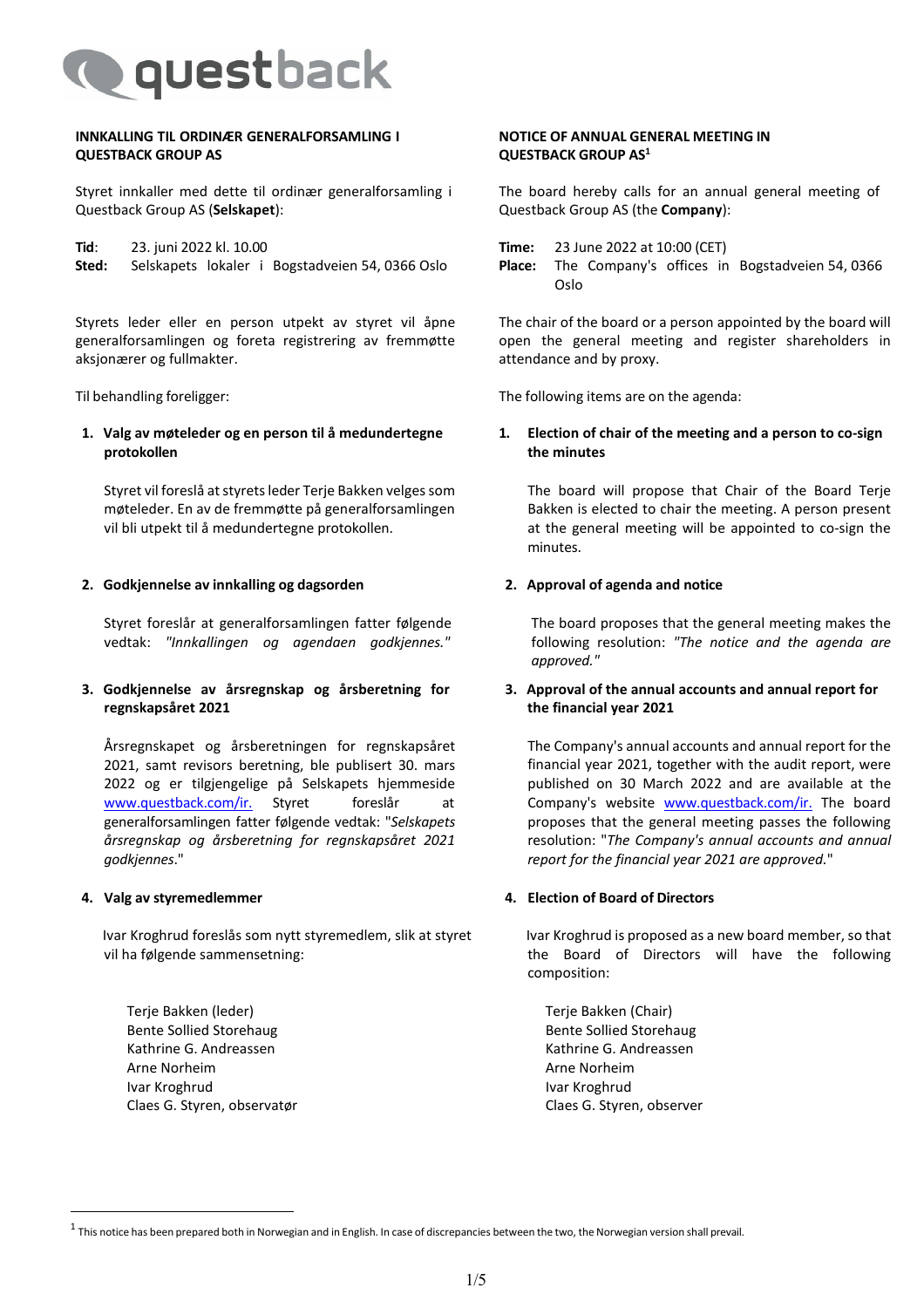

# **5. Fastsettelse av styrets honorar for perioden fra styrets oppstart til denne generalforsamling**

Styret foreslår at generalforsamlingen treffer følgende vedtak:

*"Honorar til styrets medlemmer for perioden fra 5. august 2021 til ordinær generalforsamling 23. juni 2022 fastsettes til:*

*Styretsleder: NOK 0 per år. Chair: NOK 0 per year.*

# **5. Godkjennelse av honorar til revisor 6. Approval of auditor remuneration**

Styret foreslår at generalforsamlingen treffer følgende vedtak:

"Generalforsamlingen godkjenner revisors honorar for revisjonen av årsregnskapet til Questback Group for 2021 etter regning."

Informasjon om honoraret finnes i årsregnskapet som er lagt ut på Selskapets webside www.questback.com/ir.

# **5. Fullmakt for styret til å forhøye aksjekapitalen i forbindelse med investeringer, generelle selskapsformål og transaksjoner**

Styret ønsker å legge til rette for at styret skal ha fleksibilitet til å kunne utstede aksjer i situasjoner der dette anses gunstig for Selskapet, herunder i forbindelse med kapitalinnhenting til finansiering av Selskapets virksomhet, og i forbindelse med potensielle oppkjøp.

På denne bakgrunn foreslår styret at generalforsamlingen fatter følgende vedtak:

#### **5. Determination of remuneration to the board from inception of the board until this annual general meeting**

The board proposes that the general meeting passes the following resolution:

"*The members of the board will receive the following remuneration from 5 August 2021 until the annual general meeting June 23, 2022:*

*Styremedlemmer: NOK 200 000 per år. Board members: NOK 200,000 per year.*

The board proposes that the general meeting passes the following resolution:

"*The general meeting approves the auditor's fees for audit of the Annual Financial Statements of Questback Group for the financial year of 2021 in accordance with invoice."*

Information about the auditor's fees is found in the annual financial statements, available on the Company's website www.questback.com/ir.

# **7. Authorization for the board to increase the share capital in connection with investments, general corporate purposes and transactions**

The board wishes to facilitate flexibility for the board to issue shares in situations where this is considered beneficial for the Company, including in connection with capital raisings for the financing of the Company's business and in connection with potential acquisitions.

On this basisthe board proposes that the general meeting passes the following resolution: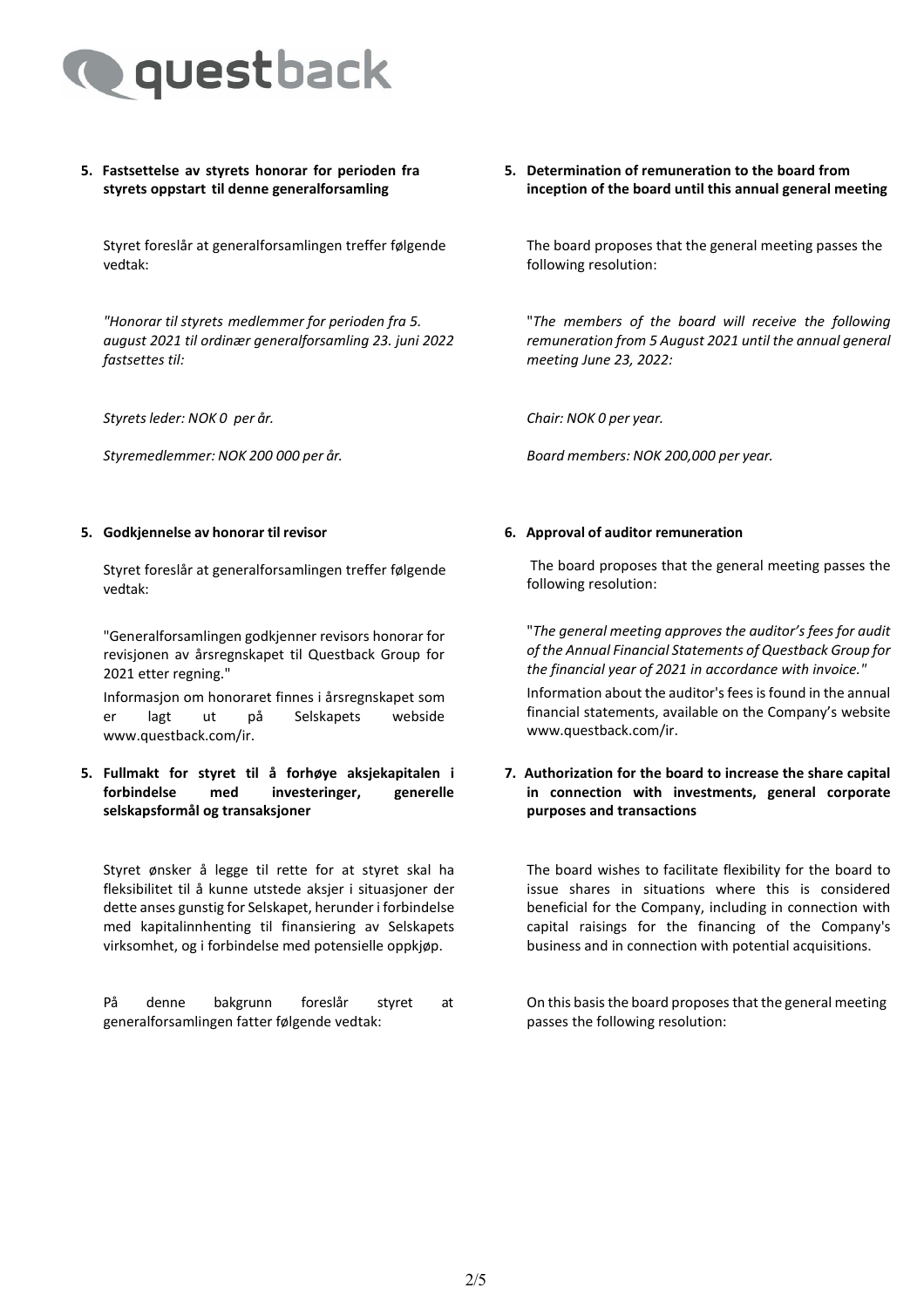

"*Styret gis fullmakt til å øke aksjekapitalen med opp til NOK 20 588 (tilsvarende ca. 20% av gjeldende aksjekapital) gjennom én eller flere aksjekapitalutvidelser ved utstedelse av nye aksjer.*

*Aksjonærenes fortrinnsrett til å tegne og bli tildelt aksjer kan fravikes.*

*Fullmakten dekker også kapitalforhøyelser mot innskudd i annet enn kontanter og retten til å pådra særskilte forpliktelser på vegne av Selskapet.*

*Fullmakten kan kun benyttes til å hente ytterligere kapital til fremtidige investeringer eller til generelle selskapsformål, eller til å utstede aksjer i forbindelse med oppkjøp, fusjoner, fisjoner eller andre transaksjoner.*

*Fullmakten er gyldig frem til ordinær generalforsamling i 2023, men ikke lenger enn til 30. juni 2023.*"

# **8. Fullmakt for styret til å forhøye aksjekapitalen i forbindelse med incentivprogrammer**

Styret ønsker å legge til rette for at Selskapet skal kunne inngå avtaler med nøkkelpersoner om aksjebaserte incentivordninger. I den forbindelse ønsker styret å ha fullmakt til å øke aksjekapitalen med opp til NOK 20 588 (ca 20% av gjeldende aksjekapital) for i forbindelse med et planlagt incentivprogram. For å oppfylle formålet med fullmakten, er det nødvendig at fullmakten omfatter en rett for styret til å fravike aksjonærenes fortrinnsrett i henhold til aksjeloven.

På denne bakgrunn foreslår styret at generalforsamlingen fatter følgende vedtak:

"*Styret gis fullmakt til å øke aksjekapitalen med opp til NOK 20 588 i forbindelse med det planlagte incentivprogrammet gjennom én eller flere aksjekapitalutvidelser ved utstedelse av nye aksjer.*

*Aksjonærenes fortrinnsrett til å tegne og bli tildelt aksjer kan fravikes. The shareholders' preferential rights to subscribe for and* 

*Fullmakten kan kun benyttes til å utstede aksjer til konsernets ansatte i forbindelse med incentivprogrammer, både individuelle og generelle.*

*Fullmakten er gyldig frem til ordinær generalforsamling i 2023, men ikke lenger enn til 30. juni, 2023.*

"*The board is authorized to increase the share capital by up to NOK 20,588 (equivalent to ca. 20% of the Company's current share capital) in one or more share capital increases through issuance of new shares.*

*The shareholders' preferential rights to subscribe for and be allocated share may be set aside.*

*The authorization also covers share capital increases against non-cash contributions and the right to assume special obligations on behalf of the Company.*

*The authorization may only be used to raise additional capital for future investments or for general corporate purposes, or to issue shares in connection with acquisitions, mergers, demergers, or other transactions.*

*The authorization is valid until the annual general meeting in 2023, however no longer than until 30 June 2023.*"

# **8. Authorization for the board to increase the share capital in connection with incentive programs**

The board wishes to facilitate the Company entering into of agreements with key personnel regarding share based incentive programs. In this connection, the Board wishes to authorize a share capital increase by up to NOK 20,588 (equivalent to ca. 20% of the Company's current share capital) for a planned incentive program. In order to fulfil the purpose of the authorization, it is necessary the authorization includes a right for the board to set aside the shareholders' preferential rights pursuant to the Norwegian Private Limited Liability Companies Act.

On this basisthe board proposes that the general meeting passes the following resolution:

"*The board is authorized to increase the share capital by up to NOK 20,588 in connection with the planned incentive program in one or more share capital increases through issuance of new shares.*

*be allocated share may be set aside*

*The authorization may only be used to issue shares to the group's employees in connection with incentive programs, both individual and general.*

*The authorization is valid until the annual general meeting in 2023, however no longer than until 30 June, 20203.*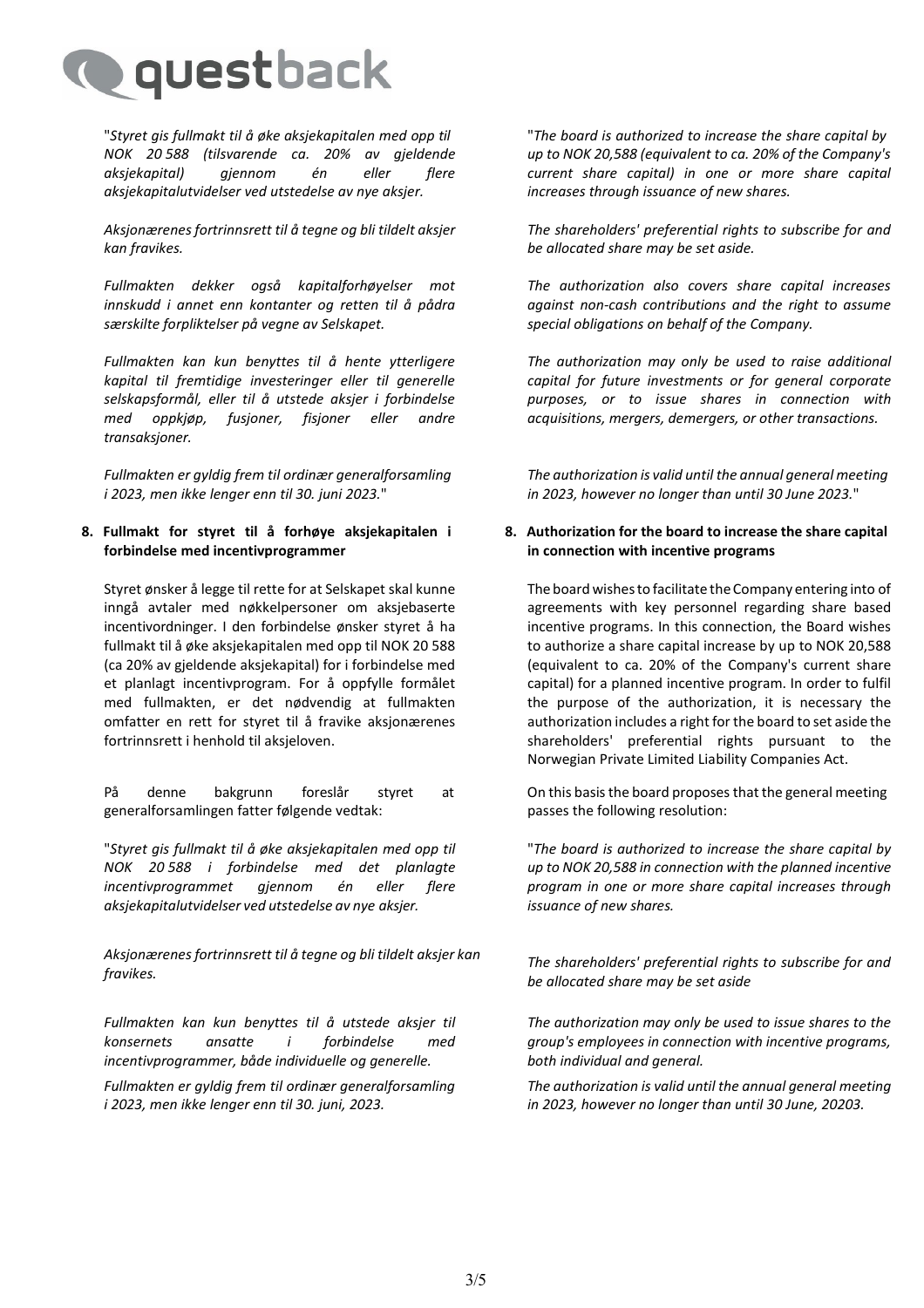

#### **9. Fullmakt for styret til å erverve egne aksjer**

Styret foreslår at generalforsamlingen gir styret fornyet fullmakt til å erverve egne aksjer på vegne av Selskapet.

På denne bakgrunn foreslår styret at generalforsamlingen fatter følgende vedtak:

"*Styret gis fullmakt til på vegne av Selskapet å erverve og stille og bli gitt sikkerhet i egne aksjer opp til en samlet pålydende verdi på NOK 10 294 (tilsvarende ca. 10% av gjeldende aksjekapital). Dersom Selskapet avhender eller sletter egne aksjer, skal dette beløpet forhøyes med et beløp tilsvarende pålydende verdi av de avhendede og slettede aksjene.*

*Kjøpesummen per aksje skal være minst aksjenes pålydende og maksimalt NOK 500.*

*Fullmakten kan kun benyttes med det formål å bruke egne aksjer for investeringsformål, realisere aksjene, benytte aksjene som vederlag i forbindelse med oppkjøp, fusjoner, fisjoner eller andre transaksjoner, eller benytte aksjene til å oppfylle Selskapets forpliktelser i forbindelse med incentivprogrammer for konsernets ansatte, eller til sletting og nedsettelse av Selskapets aksjekapital.* 

*Styret kan ellers fritt bestemme på hvilken måte erverv eller avhendelse av aksjer skal skje.*

*Fullmakten er gyldig frem til ordinær generalforsamling i 2023, men ikke lenger enn til 30. juni 2023."*

#### *Fremmøte og registrering*

Aksjeeiere har rett til å delta på generalforsamlingen personlig eller ved fullmektig etter eget valg.

Aksjeeiere som ønsker å stemme i generalforsamlingen ved fullmektig, kan registrere dette i VPS Investortjenester eller ved å sende utfylt fullmaktsskjema til DNB Bank ASA, Verdipapirservice, innen 21. juni 2022 kl. 10:00.

#### *Forhåndsstemming*

Aksjeeiere kan avgi forhåndsstemme via Selskapets hjemmeside eller VPS Investortjenester. For å gjøre det trenger man pin-koden og referansenummeret på registreringsskjemaet. Fristen for å avgi forhåndsstemme er satt til 21. juni 2022 kl. 10:00. Frem til fristen kan allerede avgitte forhåndsstemmer endres eller tilbakekalles. Etter fristen vil avgitte forhåndsstemmer anses trukket tilbake dersom aksjeeieren møter på generalforsamlingen selv eller ved fullmektig.

#### **9. Authorization for the board to acquire treasury shares**

The board proposes that the general meeting renews the board's authorization to acquire treasure shares on behalf of the Company.

On this basis the board proposes that the general meeting passes the following resolution:

"*The board is authorized to on behalf of the Company acquire and provide and be granted security in treasury shares up to an aggregate nominal value of NOK 10,294 (equivalent to ca. 10% of the Company's current share capital). If the Company dispose of or cancels treasury shares, this amount shall be increased with an amount corresponding to the nominal value of the disposed and cancelled shares.*

*The purchase price per share shall be minimum the nominal value of the share and maximum NOK 500.*

*The authorization may only be used for the purpose of using treasury shares for investment purposes, realize the shares, use the shares as consideration in connection with*   $acquisitions$ , *mergers*, *demergers*, *or other transactions*, *or use the shares to fulfil the Company's obligations in connection with incentive programs for the group's employees, or to cancel the shares and consequently decrease the Company's share capital.*

*The board may otherwise freely determine the method of acquisition and disposal of shares.*

*The authorization is valid until the annual general meeting in 2023, however no longer than until 30 June 2023.*"

*\* \* \**

#### *Attendance and registration*

Shareholders are by law entitled to attend the general meeting in person or by a proxy of their own choice.

Shareholders who wish to vote at the general meeting by proxy may register votes in VPS Investor Services or may send the proxy form to DNB Bank ASA, Registrar's Department, within 21 June 2022 at 10:00 CET.

#### *Advance voting*

Shareholders may prior to the meeting cast a vote on each agenda item via the Company's website or VPS Investor Services. The pin-code and reference number from the registration form is required to do so. The deadline for advance voting is 21 June 2022 at 10:00 CET. Until the deadline, votes already cast may be changed or withdrawn. Votes already cast prior to the general meeting will be considered withdrawn in the event of a shareholder attending the general meeting in person or by proxy.